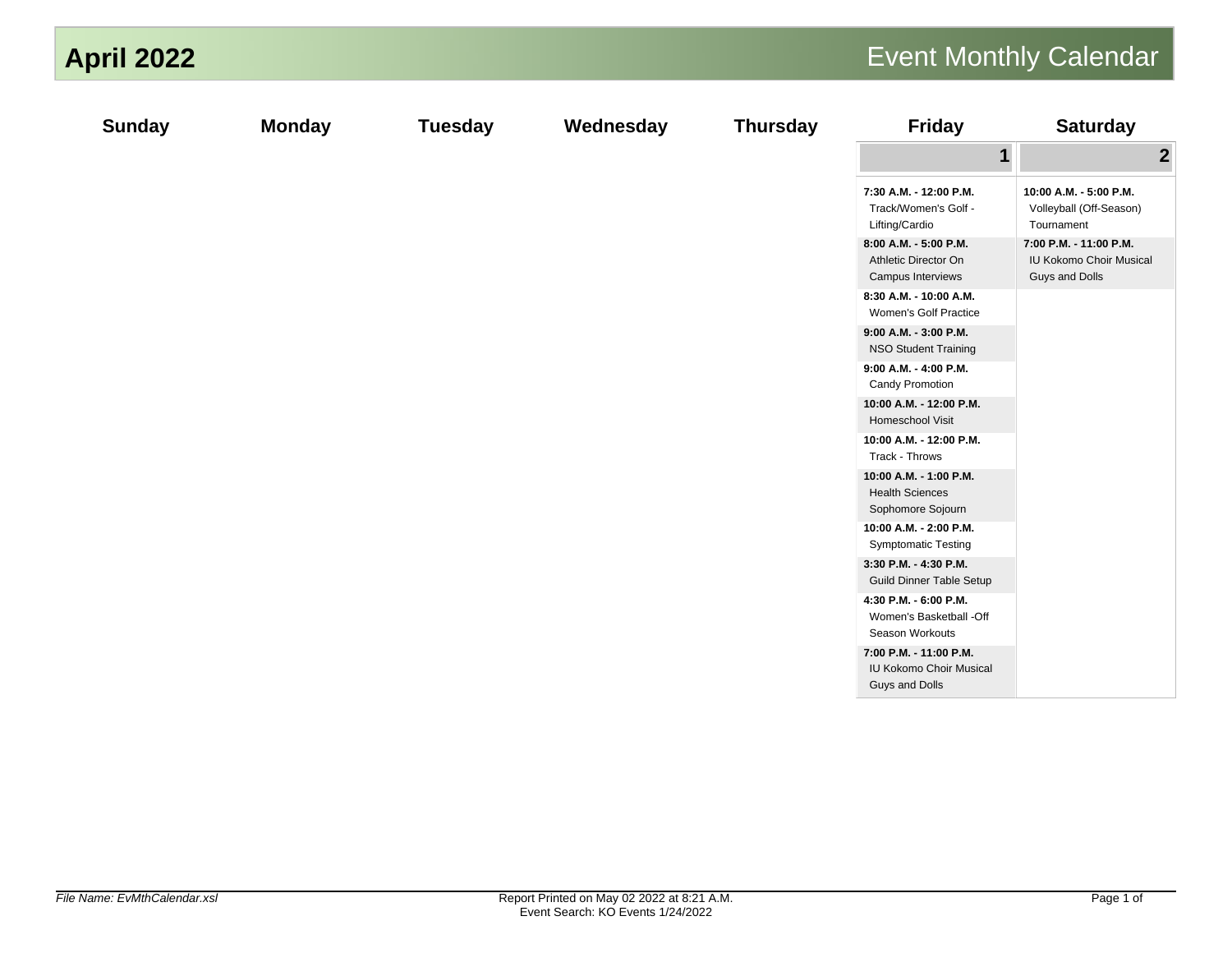| <b>Sunday</b>                                                             | <b>Monday</b>                                                              | Tuesday                                                                    | Wednesday                                                                         | <b>Thursday</b>                                                  | <b>Friday</b>                                                                  | <b>Saturday</b>                              |
|---------------------------------------------------------------------------|----------------------------------------------------------------------------|----------------------------------------------------------------------------|-----------------------------------------------------------------------------------|------------------------------------------------------------------|--------------------------------------------------------------------------------|----------------------------------------------|
|                                                                           |                                                                            |                                                                            | 6                                                                                 |                                                                  |                                                                                | 9                                            |
| 3:00 P.M. - 7:00 P.M.<br><b>IU Kokomo Choir Musical</b><br>Guys and Dolls | 6:00 A.M. - 7:30 A.M.<br>Soccer Practice                                   | $6:00$ A.M. - 7:30 A.M.<br>Soccer Weights                                  | $6:00$ A.M. - 7:30 A.M.<br>Soccer Practice                                        | $6:00$ A.M. - 7:30 A.M.<br>Soccer Weights                        | 7:30 A.M. - 12:00 P.M.<br>Track/Women's Golf -                                 | 8:00 A.M. - 11:00 P.M.<br><b>Indoor Tack</b> |
|                                                                           | 6:30 A.M. - 7:30 A.M.<br>Volleyball - Lifting<br>7:30 A.M. - 12:00 P.M.    | 7:30 A.M. - 12:00 P.M.<br>Track/Women's Golf -<br>Lifting/Cardio           | 6:30 A.M. - 7:30 A.M.<br>Volleyball - Lifting<br>7:30 A.M. - 12:00 P.M.           | 7:30 A.M. - 12:00 P.M.<br>Track/Women's Golf -<br>Lifting/Cardio | Lifting/Cardio<br>8:00 A.M. - 11:00 P.M.<br>Indoor Tack                        |                                              |
|                                                                           | Track/Women's Golf -<br>Lifting/Cardio                                     | 8:00 A.M. - 8:00 P.M.<br>Reframing Social Justice                          | Track/Women's Golf -<br>Lifting/Cardio                                            | 8:00 A.M. - 8:00 P.M.<br>Reframing Social Justice                | 8:30 A.M. - 10:00 A.M.<br>Women's Golf Practice                                |                                              |
|                                                                           | 8:00 A.M. - 8:00 P.M.<br><b>Reframing Social Justice</b><br>Poster Display | Poster Display<br>9:00 A.M. - 10:00 A.M.<br><b>MDF/IDF Project Meeting</b> | 7:30 A.M. - 1:30 P.M.<br><b>IUK Healthy IU Spring</b><br><b>Health Screenings</b> | Poster Display<br>8:00 A.M. - 11:00 P.M.<br><b>Indoor Tack</b>   | 8:30 A.M. - 5:00 P.M.<br><b>Student Organization</b><br><b>Budget Hearings</b> |                                              |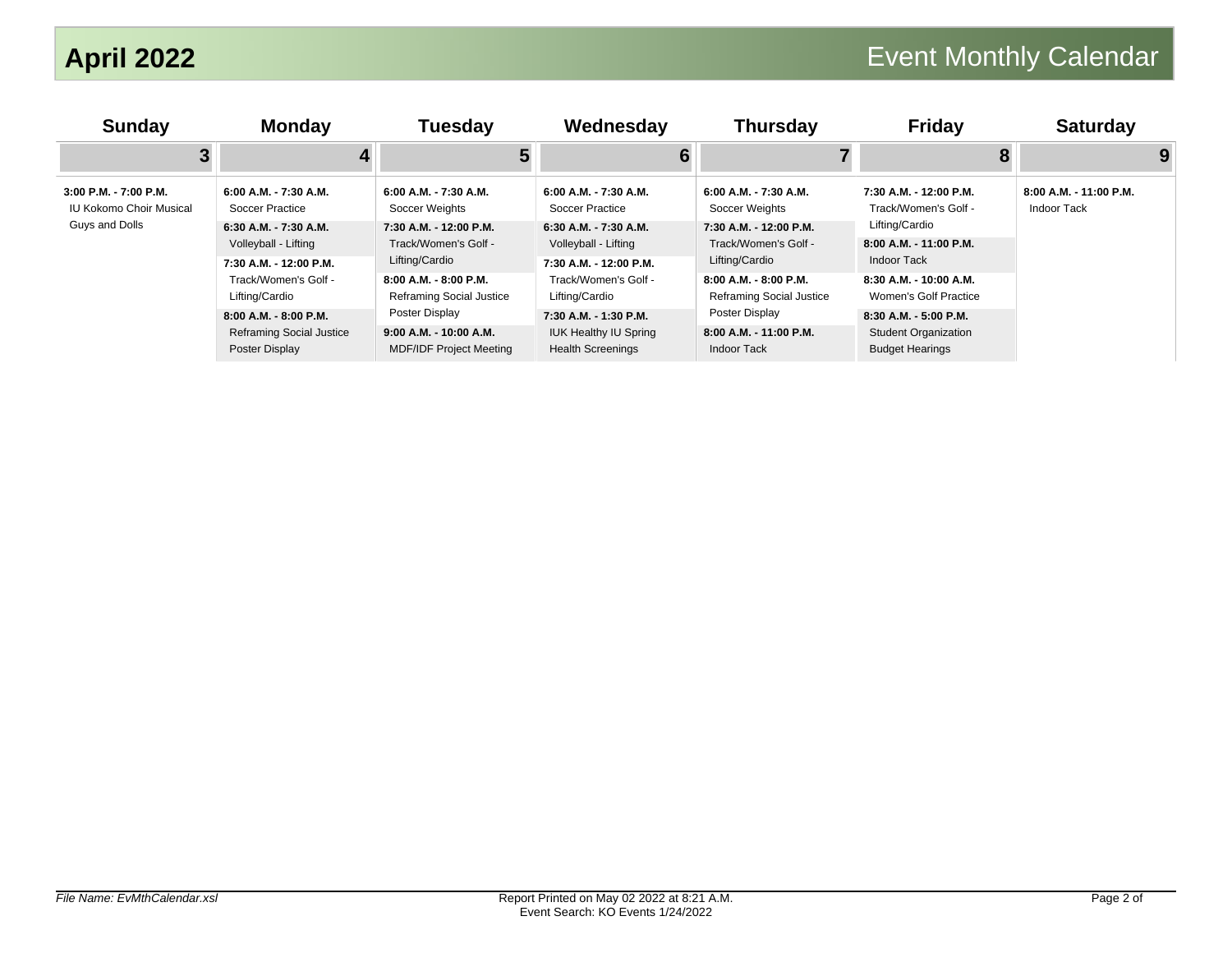| <b>Sunday</b>                | <b>Monday</b>                                                                 | <b>Tuesday</b>                                                 | Wednesday                                                                                                                                                     | <b>Thursday</b>                                                                  | <b>Friday</b>                                                    | <b>Saturday</b> |
|------------------------------|-------------------------------------------------------------------------------|----------------------------------------------------------------|---------------------------------------------------------------------------------------------------------------------------------------------------------------|----------------------------------------------------------------------------------|------------------------------------------------------------------|-----------------|
| $\mathbf{3}$                 | 4                                                                             | 5                                                              | $6\phantom{1}$                                                                                                                                                | $\overline{7}$                                                                   |                                                                  | 8<br>9          |
|                              | 9:00 A.M. - 10:00 A.M.<br><b>HR Meeting</b>                                   | 9:00 A.M. - 10:30 A.M.<br><b>SAEM Directors Meeting</b>        | 8:00 A.M. - 8:00 P.M.<br><b>Reframing Social Justice</b>                                                                                                      | 9:00 A.M. - 10:00 A.M.<br><b>Physical Facilities</b>                             | 10:00 A.M. - 12:00 P.M.<br><b>Transfer Visit Day</b>             |                 |
|                              | 10:00 A.M. - 11:00 A.M.<br>M&M planning meeting                               | 9:00 A.M. - 5:00 P.M.<br>CovidCheck                            | Poster Display<br>8:30 A.M. - 3:00 P.M.                                                                                                                       | Department Meeting<br>10:00 A.M. - 2:00 P.M.                                     | 10:00 A.M. - 12:00 P.M.<br>Track - Throws                        |                 |
|                              | 10:00 A.M. - 2:00 P.M.                                                        | 10:00 A.M. - 11:00 A.M.                                        | <b>Volleyball Practice</b><br>9:30 A.M. - 2:00 P.M.                                                                                                           | <b>Symptomatic Testing</b>                                                       | 10:00 A.M. - 2:00 P.M.                                           |                 |
|                              | <b>Symptomatic Testing</b><br>10:00 A.M. - 2:00 P.M.                          | <b>Bursar Assistant Interview</b><br>10:00 A.M. - 2:00 P.M.    | Chancellor Iwama                                                                                                                                              | 11:00 A.M. - 1:00 P.M.<br><b>Cougar Career Center</b>                            | <b>Symptomatic Testing</b><br>11:00 A.M. - 1:00 P.M.             |                 |
|                              | Autism Awareness Month<br>Kickoff                                             | <b>Symptomatic Testing</b><br>10:30 A.M. - 11:30 A.M.          | 10:00 A.M. - 2:00 P.M.<br><b>Symptomatic Testing</b>                                                                                                          | Table<br>11:00 A.M. - 2:00 P.M.                                                  | <b>Cougar Career Center</b><br>Table                             |                 |
|                              | 11:00 A.M. - 1:00 P.M.<br>Cougar Career Center                                | <b>Chiller Project Meeting</b><br>11:00 A.M. - 11:30 A.M.      | 10:00 A.M. - 2:00 P.M.<br><b>Nursing Olympics</b>                                                                                                             | Men's Golf - Practice<br>11:30 A.M. - 12:30 P.M.                                 | 1:00 P.M. - 4:00 P.M.<br>NSO Student training                    |                 |
|                              | Table<br>11:30 A.M. - 3:30 P.M.                                               | Web and M&M<br>11:00 A.M. - 1:00 P.M.                          | 10:00 A.M. - 6:00 P.M.<br>CovidCheck                                                                                                                          | CJHS dept. meeting<br>11:30 A.M. - 1:30 P.M.                                     | 6:00 P.M. - 8:30 P.M.<br>Digital Storytelling Zoom               |                 |
|                              | <b>Volleyball Practice</b><br>12:00 P.M. - 2:00 P.M.<br>Men's Golf - Practice | Cougar Career Center<br>Table                                  | 10:30 A.M. - 3:00 P.M.<br>Chancellor Search Town<br>Hall                                                                                                      | <b>Sustainability Week</b><br><b>Promotional Days</b><br>11:45 A.M. - 12:45 P.M. | Sessions<br>6:30 P.M. - 9:00 P.M.<br><b>Digital Storytelling</b> |                 |
|                              | 12:30 P.M. - 1:30 P.M.<br>Music Monday                                        | 11:00 A.M. - 2:00 P.M.<br>Men's Golf - Practice                | 11:00 A.M. - 1:00 P.M.<br><b>Cougar Career Center</b>                                                                                                         | Sounds Check for Social<br><b>Justice Series</b>                                 |                                                                  |                 |
|                              | 12:30 P.M. - 2:00 P.M.<br>FIELD promotion event                               | 11:00 A.M. - 2:00 P.M.<br>National Library Week<br>Celebration | Table<br>11:30 A.M. - 12:30 P.M.                                                                                                                              | 12:00 P.M. - 5:00 P.M.<br>CovidCheck                                             |                                                                  |                 |
|                              | 1:00 P.M. - 2:00 P.M.<br>Accounting and Finance                               | 11:30 A.M. - 1:30 P.M.<br><b>MSN Curriculum/</b>               | <b>ACRC Grant Recipient</b><br>Showcase                                                                                                                       | 1:30 P.M. - 2:30 P.M.<br><b>Events Staff Meeting</b>                             |                                                                  |                 |
|                              | Meeting<br>3:30 P.M. - 5:00 P.M.                                              | <b>Evaluation Committee</b><br>12:00 P.M. - 1:00 P.M.          | 12:00 P.M. - 1:00 P.M.<br>Are you smarter than a                                                                                                              | 2:00 P.M. - 5:00 P.M.<br>West Wing Renovation                                    |                                                                  |                 |
|                              | Cabinet<br>4:00 P.M. - 4:30 P.M.                                              | Christian Women's Book<br>Club                                 | hiring manager?<br>1:00 P.M. - 2:30 P.M.                                                                                                                      | Meeting<br>2:00 P.M. - 5:00 P.M.                                                 |                                                                  |                 |
|                              | <b>Percussion Lessons</b>                                                     | 12:00 P.M. - 5:00 P.M.<br>Cadet Officer Interviews             | <b>Student Nurse Association</b><br>meeting                                                                                                                   | IU ND PU Joint Proposal<br>2:30 P.M. - 3:30 P.M.                                 |                                                                  |                 |
|                              | 6:00 P.M. - 8:30 P.M.<br>Digital Storytelling Zoom<br>Sessions                | 3:00 P.M. - 4:00 P.M.<br><b>Bursar Assistant Interview</b>     | 2:00 P.M. - 3:00 P.M.<br>Healthy IU: Line Dancing                                                                                                             | CCO meeting<br>2:30 P.M. - 3:30 P.M.                                             |                                                                  |                 |
|                              | 6:30 P.M. - 8:30 P.M.<br>Intramurals                                          | 3:00 P.M. - 4:00 P.M.<br><b>MSN Organization and</b>           | 2:00 P.M. - 4:00 P.M.<br>Chancellor's Search                                                                                                                  | <b>Physical Facilities</b><br>Department Meeting                                 |                                                                  |                 |
|                              | 6:30 P.M. - 9:00 P.M.<br>Digital Storytelling                                 | Planning<br>4:00 P.M. - 5:00 P.M.                              | Committee<br>2:00 P.M. - 4:00 P.M.                                                                                                                            | 2:30 P.M. - 3:30 P.M.<br>Social Justice Speakers                                 |                                                                  |                 |
|                              |                                                                               | MSN What's Mine? What's<br>Yours?                              | Scholarship Essay<br>Workshop promotion                                                                                                                       | Series (Art)<br>2:30 P.M. - 4:00 P.M.                                            |                                                                  |                 |
|                              |                                                                               | 4:30 P.M. - 6:30 P.M.<br>Tomorrow's Teachers                   | 2:30 P.M. - 3:30 P.M.<br>SNAHP Leadership                                                                                                                     | <b>HSS Chairs Meeting</b><br>2:30 P.M. - 5:30 P.M.                               |                                                                  |                 |
|                              |                                                                               | 4:30 P.M. - 9:00 P.M.<br><b>Digital Storytelling</b>           | Council<br>2:30 P.M. - 4:00 P.M.                                                                                                                              | NMAT W265 Critique<br>3:00 P.M. - 4:00 P.M.                                      |                                                                  |                 |
| File Name: EvMthCalendar.xsl |                                                                               | 6:00 P.M. - 8:00 P.M.<br>Men's Basketball Open                 | 7.00 P.M.<br>F1:41 PH M1: WSW W MV C MV C at 0.21 A.M. Sciences<br>The Search: RO Events 1/24/2022 Pistinguished Lecture<br>SAEM Retreat Planning<br>1.00 P.1 |                                                                                  |                                                                  | Page 3 of       |
|                              |                                                                               | Gym<br>6:00 P.M. - 8:30 P.M.                                   | 4:00 P.M. - 5:30 P.M.                                                                                                                                         | Arts & Sciences                                                                  |                                                                  |                 |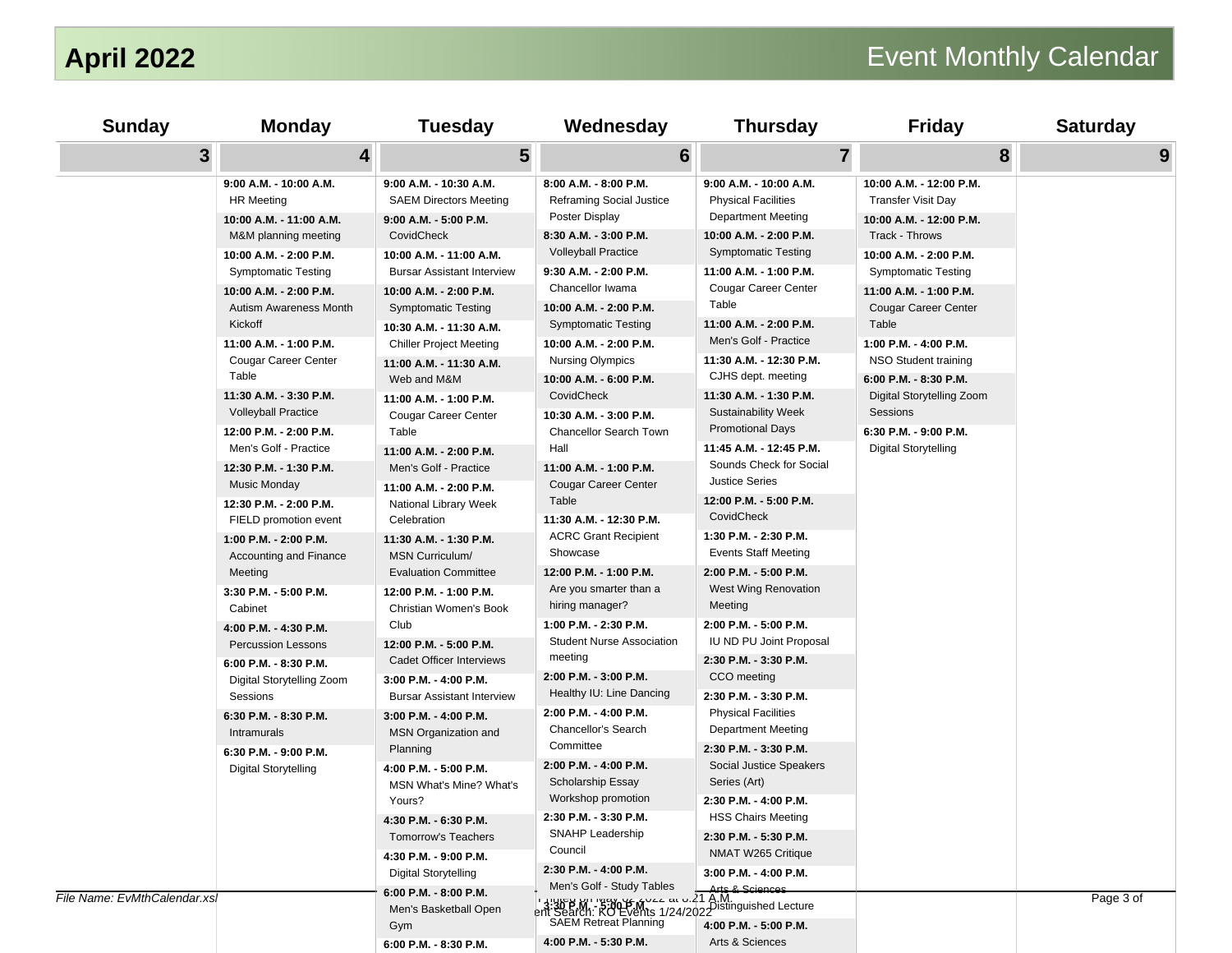| <b>Sunday</b>                                | <b>Monday</b>                                                         | <b>Tuesday</b>                                                                                                   | Wednesday                                                                                                      | <b>Thursday</b>                                                | <b>Friday</b>                                                              | <b>Saturday</b> |
|----------------------------------------------|-----------------------------------------------------------------------|------------------------------------------------------------------------------------------------------------------|----------------------------------------------------------------------------------------------------------------|----------------------------------------------------------------|----------------------------------------------------------------------------|-----------------|
| $\overline{\mathbf{3}}$                      | $\overline{\mathbf{4}}$                                               | $5\phantom{1}$                                                                                                   | 6                                                                                                              | $\overline{7}$                                                 | 8                                                                          | 9               |
|                                              |                                                                       |                                                                                                                  | 6:00 P.M. - 8:30 P.M.<br>Digital Storytelling Zoom<br>Sessions                                                 | 6:00 P.M. - 8:30 P.M.<br>Digital Storytelling Zoom<br>Sessions |                                                                            |                 |
|                                              |                                                                       |                                                                                                                  | 6:30 P.M. - 9:00 P.M.<br><b>Digital Storytelling</b>                                                           | 6:30 P.M. - 9:00 P.M.<br><b>Digital Storytelling</b>           |                                                                            |                 |
| 10                                           | 11                                                                    | 12                                                                                                               | 13                                                                                                             | 14                                                             | 15                                                                         | 16              |
| 8:00 A.M. - 11:00 P.M.<br><b>Indoor Tack</b> | 6:00 A.M. - 7:30 A.M.<br><b>Soccer Practice</b>                       | 6:00 A.M. - 7:30 A.M.<br>Soccer Weights                                                                          | 6:00 A.M. - 7:30 A.M.<br>Soccer Practice                                                                       | 6:00 A.M. - 7:30 A.M.<br>Soccer Weights                        | 7:30 A.M. - 9:30 A.M.<br>Men's Basketball Team                             |                 |
|                                              | 6:30 A.M. - 7:30 A.M.<br>Volleyball - Lifting                         | 7:30 A.M. - 9:30 A.M.<br>Men's Basketball Team                                                                   | 6:30 A.M. - 7:30 A.M.<br>Volleyball - Lifting                                                                  | 7:00 A.M. - 7:00 P.M.<br>Prep for Guild                        | <b>Study Tables</b><br>7:30 A.M. - 12:00 P.M.                              |                 |
|                                              | 7:30 A.M. - 9:30 A.M.<br>Men's Basketball Team                        | <b>Study Tables</b><br>7:30 A.M. - 12:00 P.M.<br>Track/Women's Golf -<br>Lifting/Cardio<br>8:00 A.M. - 9:00 P.M. | 7:00 A.M. - 7:00 P.M.<br>Prep for Guild<br>7:00 A.M. - 10:00 P.M.<br>Guild Setup/rental del/<br>carpet install | 7:30 A.M. - 12:00 P.M.<br>Track/Women's Golf -                 | Track/Women's Golf -<br>Lifting/Cardio                                     |                 |
|                                              | <b>Study Tables</b><br>7:30 A.M. - 12:00 P.M.<br>Track/Women's Golf - |                                                                                                                  |                                                                                                                | Lifting/Cardio<br>8:00 A.M. - 9:00 P.M.<br>Stuff-a-Bus         | 7:30 A.M. - 5:00 P.M.<br>New Student Orientation<br>8:00 A.M. - 11:30 A.M. |                 |
|                                              | Lifting/Cardio                                                        | Stuff-a-Bus                                                                                                      | 7:30 A.M. - 9:30 A.M.                                                                                          | 9:00 A.M. - 9:30 A.M.                                          | <b>ALEKS Testing</b>                                                       |                 |
|                                              | 8:00 A.M. - 9:00 P.M.<br>Stuff-a-Bus                                  | 8:30 A.M. - 12:30 P.M.<br>Kokomo 7th Grade Visit                                                                 | Men's Basketball Team<br><b>Study Tables</b>                                                                   | Mark Biweekly Meeting<br>with Sarah                            | 8:30 A.M. - 10:00 A.M.<br>Women's Golf Practice                            |                 |
|                                              | 8:30 A.M. - 9:30 A.M.<br><b>Distribution Center</b>                   | (21st Century)<br>9:00 A.M. - 10:00 A.M.                                                                         | 7:30 A.M. - 12:00 P.M.<br>Track/Women's Golf -                                                                 | 9:00 A.M. - 5:00 P.M.<br>Sustainability Week: Rain             | 8:30 A.M. - 12:00 P.M.<br>Chancellor's Guild Tear                          |                 |
|                                              | Interview                                                             | <b>MDF/IDF Project Meeting</b>                                                                                   | Lifting/Cardio                                                                                                 | <b>Barrel Contest</b>                                          | Down                                                                       |                 |
|                                              | 9:00 A.M. - 9:30 A.M.<br>Review Decor for Gala                        | 9:00 A.M. - 10:30 A.M.<br><b>SAEM Directors Meeting</b>                                                          | 8:00 A.M. - 9:00 P.M.<br>Stuff-a-Bus                                                                           | 10:00 A.M. - 11:30 A.M.<br>SGA Campaigning Table               | 8:30 A.M. - 12:30 P.M.<br>New Student Orientation                          |                 |
|                                              | 9:00 A.M. - 5:00 P.M.<br>Sustainability Week: Rain                    | 9:00 A.M. - 5:00 P.M.<br>Sustainability Week: Rain                                                               | 9:00 A.M. - 10:00 A.M.<br><b>Commencement Facilities</b>                                                       | 10:00 A.M. - 11:30 A.M.<br>Dean's Council                      | 9:00 A.M. - 10:00 A.M.<br><b>HR Meeting</b>                                |                 |
|                                              | <b>Barrel Contest</b>                                                 | <b>Barrel Contest</b>                                                                                            | Meeting                                                                                                        | 10:00 A.M. - 11:30 A.M.                                        | 9:00 A.M. - 11:00 A.M.                                                     |                 |
|                                              | 10:00 A.M. - 11:00 A.M.<br><b>HR Meeting</b>                          | 10:00 A.M. - 1:00 P.M.<br>Sustainability Week:                                                                   | 9:00 A.M. - 5:00 P.M.<br>Sustainability Week: Rain                                                             | Search Committee                                               | Kathleen Ligocki Meeting                                                   |                 |
|                                              | 10:00 A.M. - 11:00 A.M.                                               | Birdfeeder Rain Loc                                                                                              | <b>Barrel Contest</b>                                                                                          | 10:00 A.M. - 2:00 P.M.<br><b>Symptomatic Testing</b>           | 9:00 A.M. - 4:00 P.M.<br><b>ACRC Grant-Writing</b>                         |                 |
|                                              | M&M planning meeting                                                  | 10:00 A.M. - 1:00 P.M.                                                                                           | 9:30 A.M. - 11:00 A.M.                                                                                         | 11:00 A.M. - 1:00 P.M.                                         | Workshop                                                                   |                 |
|                                              | 10:00 A.M. - 2:00 P.M.<br><b>Symptomatic Testing</b>                  | Sustainability Week:<br>Create a Birdfeeder                                                                      | SoE Assessment<br>Committee                                                                                    | Cougar Career Center<br>Table                                  | 10:00 A.M. - 11:30 A.M.<br>SoE Teacher Residency                           |                 |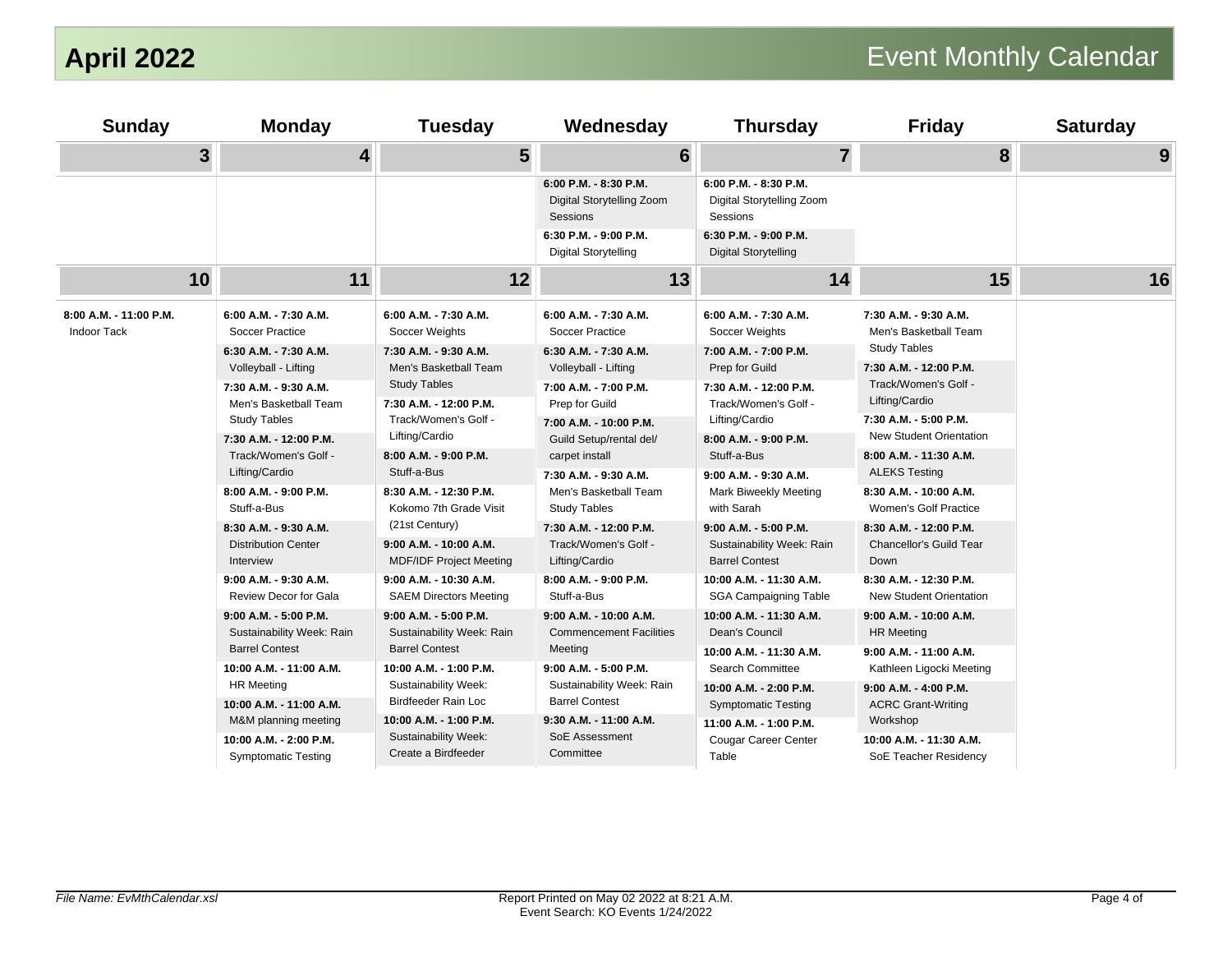| <b>Sunday</b>                | <b>Monday</b>                                                                          | <b>Tuesday</b>                                                                   | Wednesday                                                                          | <b>Thursday</b>                                                            | <b>Friday</b>                                                                  | <b>Saturday</b> |
|------------------------------|----------------------------------------------------------------------------------------|----------------------------------------------------------------------------------|------------------------------------------------------------------------------------|----------------------------------------------------------------------------|--------------------------------------------------------------------------------|-----------------|
| 10                           | 11                                                                                     | 12                                                                               | 13                                                                                 | 14                                                                         | 15                                                                             | 16              |
|                              | 10:00 A.M. - 3:00 P.M.<br>Sustainability Week: Herb<br>Giveaway                        | 10:00 A.M. - 2:00 P.M.<br><b>Symptomatic Testing</b><br>10:30 A.M. - 11:00 A.M.  | 10:00 A.M. - 2:00 P.M.<br><b>Symptomatic Testing</b><br>11:00 A.M. - 1:00 P.M.     | 11:00 A.M. - 2:00 P.M.<br>Men's Golf - Practice<br>1:00 P.M. - 2:00 P.M.   | 10:00 A.M. - 12:00 P.M.<br>Track - Throws<br>10:00 A.M. - 2:00 P.M.            |                 |
|                              | 11:00 A.M. - 1:00 P.M.<br><b>Cougar Career Center</b><br>Table                         | Discuss Run of Show<br>10:30 A.M. - 11:30 A.M.<br><b>Chiller Project Meeting</b> | Movie: Served Like a Girl<br>11:00 A.M. - 1:00 P.M.<br><b>Cougar Career Center</b> | <b>KEY Academy</b><br>1:30 P.M. - 2:30 P.M.<br><b>Events Staff Meeting</b> | <b>Symptomatic Testing</b><br>10:30 A.M. - 3:00 P.M.<br>SoE CEP Spring Meeting |                 |
|                              | 11:30 A.M. - 1:00 P.M.<br>Thrush-Thompson meet<br>and greet                            | 11:00 A.M. - 11:30 A.M.<br>Web and M&M<br>11:00 A.M. - 12:00 P.M.                | Table<br>11:00 A.M. - 1:00 P.M.<br>Tye Dye with Spectrum                           | 2:00 P.M. - 3:00 P.M.<br>Chancellor, Mark, Jared &<br>Sarah                | 11:00 A.M. - 11:30 A.M.<br>Gala Discussion<br>11:00 A.M. - 1:00 P.M.           |                 |
|                              | 11:30 A.M. - 3:30 P.M.<br><b>Volleyball Practice</b>                                   | <b>Distribution Center</b><br>Interview                                          | 11:15 A.M. - 12:45 P.M.<br>SoE Faculty Meeting                                     | 2:30 P.M. - 3:30 P.M.<br>CCO meeting                                       | <b>Cougar Career Center</b><br>Table                                           |                 |
|                              | 12:00 P.M. - 2:00 P.M.<br>Men's Golf - Practice                                        | 11:00 A.M. - 1:00 P.M.<br><b>Cougar Career Center</b>                            | 1:00 P.M. - 2:30 P.M.<br>SoE All Things SpED                                       | 2:30 P.M. - 4:00 P.M.<br><b>HSS Chairs Meeting</b>                         | 11:45 A.M. - 12:45 P.M.<br>SoE CEP Spring Meeting                              |                 |
|                              | $1:00$ P.M. - $2:00$ P.M.<br>Accounting and Finance<br>Meeting                         | Table<br>11:00 A.M. - 2:00 P.M.<br>Men's Golf - Practice                         | 1:00 P.M. - 5:00 P.M.<br><b>Grad Fair</b><br>1:30 P.M. - 3:00 P.M.                 | 2:30 P.M. - 5:30 P.M.<br>NMAT W265 Critique<br>6:00 P.M. - 8:00 P.M.       | Luncheon<br>12:30 P.M. - 2:30 P.M.<br>New Student Orientation                  |                 |
|                              | 1:00 P.M. - 2:00 P.M.<br><b>HR Meeting</b>                                             | 11:30 A.M. - 1:30 P.M.<br><b>MSN Program Committee</b>                           | <b>Clinicians Meeting</b><br>2:00 P.M. - 3:00 P.M.                                 | <b>Volleyball Practice</b><br>6:00 P.M. - 9:00 P.M.                        | Registration<br>2:45 P.M. - 5:00 P.M.                                          |                 |
|                              | 1:00 P.M. - 2:00 P.M.<br><b>Nursing Test Review</b><br>Session                         | <b>Monthly Meeting</b><br>12:00 P.M. - 1:00 P.M.<br>Christian Women's Book       | Healthy IU: Line Dancing<br>2:30 P.M. - 4:00 P.M.<br>Men's Golf - Study Tables     | <b>Chancellor's Guild Dinner</b>                                           | AD Candidate Interview<br>Follow Up Meeting                                    |                 |
|                              | 2:00 P.M. - 3:00 P.M.<br>CG Dinner Run-of-Show<br>2:30 P.M. - 3:30 P.M.                | Club<br>1:00 P.M. - 2:00 P.M.<br><b>Sustainability Week: Guest</b>               | 3:00 P.M. - 3:30 P.M.<br>Mark Biweekly Meeting<br>with Sarah                       |                                                                            |                                                                                |                 |
|                              | Psi Chi Psychology Honors<br>Induction                                                 | Speaker<br>2:00 P.M. - 3:00 P.M.                                                 | 3:00 P.M. - 4:00 P.M.<br><b>Advancement Meeting</b>                                |                                                                            |                                                                                |                 |
|                              | 2:30 P.M. - 3:45 P.M.<br><b>New Faculty Connections</b>                                | <b>Food Services Meeting</b><br>4:00 P.M. - 5:00 P.M.                            | 3:00 P.M. - 4:00 P.M.<br>Life Long Learning Info                                   |                                                                            |                                                                                |                 |
|                              | 4:00 P.M. - 4:30 P.M.<br><b>Percussion Lessons</b><br>4:00 P.M. - 5:00 P.M.<br>Cabinet | <b>HR Meeting</b><br>6:00 P.M. - 8:00 P.M.<br>Men's Basketball - Open<br>Gym     | Session<br>3:30 P.M. - 5:00 P.M.<br><b>MSN Student Affairs</b><br>Cmmt. Meeting    |                                                                            |                                                                                |                 |
|                              | 4:00 P.M. - 5:00 P.M.<br><b>HR Meeting</b>                                             |                                                                                  | 4:30 P.M. - 6:00 P.M.<br>SoE STEM Teaching                                         |                                                                            |                                                                                |                 |
|                              | 4:30 P.M. - 6:00 P.M.<br>Women's Golf Practice                                         |                                                                                  | <b>Information Session</b><br>4:30 P.M. - 6:00 P.M.                                |                                                                            |                                                                                |                 |
|                              | 6:00 P.M. - 7:30 P.M.<br><b>Hispanic Families Dinner</b><br>6:30 P.M. - 8:30 P.M.      |                                                                                  | Women's Golf Practice<br>6:00 P.M. - 8:00 P.M.<br>Men's Basketball - Open          |                                                                            |                                                                                |                 |
| File Name: EvMthCalendar.xsl | Intramurals                                                                            |                                                                                  | Practice<br>Report Printed on May 02 2022 at 8:21 A.M.                             |                                                                            |                                                                                | Page 5 of       |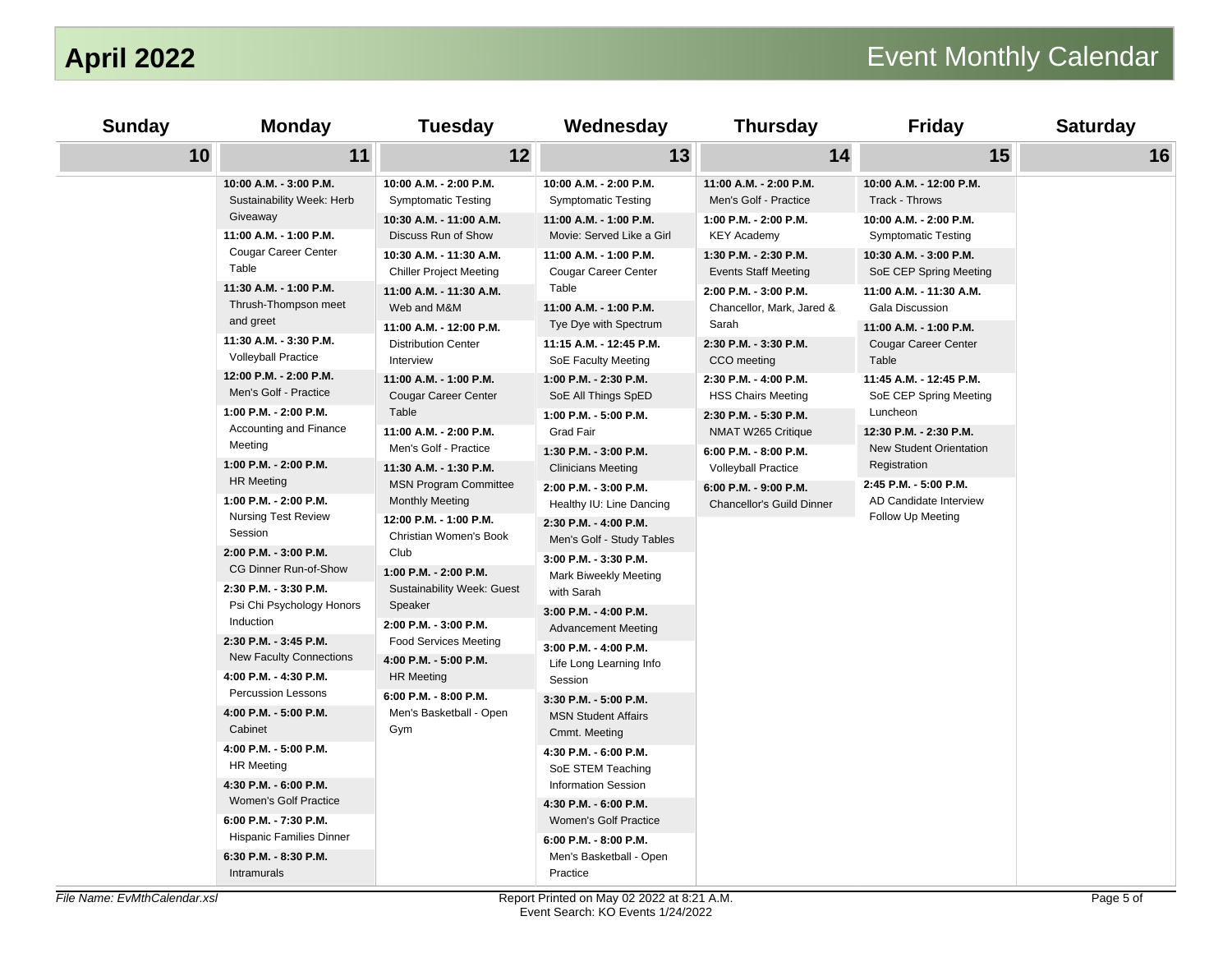| <b>Sunday</b> | <b>Monday</b>                                                                                   | <b>Tuesday</b>                                                                             | Wednesday                                                                                       | <b>Thursday</b>                                                                           | <b>Friday</b>                                                                                                              | <b>Saturday</b>                                                          |
|---------------|-------------------------------------------------------------------------------------------------|--------------------------------------------------------------------------------------------|-------------------------------------------------------------------------------------------------|-------------------------------------------------------------------------------------------|----------------------------------------------------------------------------------------------------------------------------|--------------------------------------------------------------------------|
| 17            | 18                                                                                              | 19                                                                                         | 20                                                                                              | 21                                                                                        | 22                                                                                                                         | 23                                                                       |
|               | 6:00 A.M. - 7:30 A.M.<br>Soccer Practice                                                        | 6:00 A.M. - 7:30 A.M.<br>Soccer Weights                                                    | 6:00 A.M. - 7:30 A.M.<br><b>Soccer Practice</b>                                                 | 6:00 A.M. - 7:30 A.M.<br>Soccer Weights                                                   | 7:30 A.M. - 12:00 P.M.<br>Track/Women's Golf -                                                                             | 12:00 P.M. - 4:00 P.M.<br>Volleyball - Alumni                            |
|               | 6:30 A.M. - 7:30 A.M.<br>Volleyball - Lifting<br>7:30 A.M. - 12:00 P.M.<br>Track/Women's Golf - | 7:30 A.M. - 12:00 P.M.<br>Track/Women's Golf -<br>Lifting/Cardio<br>8:00 A.M. - 11:00 A.M. | 6:30 A.M. - 7:30 A.M.<br>Volleyball - Lifting<br>7:30 A.M. - 12:00 P.M.<br>Track/Women's Golf - | 7:30 A.M. - 12:00 P.M.<br>Track/Women's Golf -<br>Lifting/Cardio<br>8:00 A.M. - 5:00 P.M. | Lifting/Cardio<br>8:00 A.M. - 5:00 P.M.<br>Athletic Director On<br>Campus Interviews                                       | Scrimmage<br>$1:00$ P.M. - $3:00$ P.M.<br>Music Scholarship<br>Auditions |
|               | Lifting/Cardio<br>9:00 A.M. - 11:30 A.M.<br><b>Admissions Counselor</b>                         | Director of Clinical Exper<br>Interview<br>8:15 A.M. - 5:00 P.M.                           | Lifting/Cardio<br>8:00 A.M. - 1:00 P.M.<br>VIP Day                                              | Athletic Director On<br>Campus Interviews<br>10:00 A.M. - 2:00 P.M.                       | 8:30 A.M. - 10:00 A.M.<br><b>Women's Golf Practice</b><br>$9:00$ A.M. - 4:00 P.M.                                          | 7:30 P.M. - 10:00 P.M.<br>Kokomo Civic Theater                           |
|               | Interview<br>$9:00$ A.M. - 2:00 P.M.                                                            | <b>KHCPL Meeting</b><br>8:30 A.M. - 10:00 A.M.                                             | 8:00 A.M. - 1:00 P.M.<br>VIP Day Breakout Room                                                  | <b>Symptomatic Testing</b><br>10:00 A.M. - 2:00 P.M.                                      | <b>Computer Science/</b><br>Informatics Program Rev<br>10:00 A.M. - 12:00 P.M.<br>Track - Throws<br>10:00 A.M. - 2:00 P.M. |                                                                          |
|               | Accessibility Resource Fair<br>10:00 A.M. - 11:00 A.M.<br>M&M planning meeting                  | Office Meeting - Registrar's<br>Office<br>8:30 A.M. - 11:00 A.M.                           | 9:00 A.M. - 10:00 A.M.<br><b>Registrar Meeting</b><br>10:00 A.M. - 2:00 P.M.                    | Reduce, Reuse, Recycle<br>11:00 A.M. - 1:00 P.M.<br><b>Cougar Career Center</b>           |                                                                                                                            |                                                                          |
|               | 10:00 A.M. - 2:00 P.M.<br><b>Symptomatic Testing</b><br>10:00 A.M. - 2:00 P.M.                  | <b>SEAM Division Meeting</b><br>9:00 A.M. - 10:30 A.M.<br><b>SAEM Directors Meeting</b>    | <b>Symptomatic Testing</b><br>10:00 A.M. - 2:00 P.M.<br>IU Day                                  | Table<br>11:00 A.M. - 2:00 P.M.<br>Men's Golf - Practice                                  | <b>Symptomatic Testing</b><br>11:00 A.M. - 1:00 P.M.<br>Cougar Career Center                                               |                                                                          |
|               | Word Art<br>11:00 A.M. - 1:00 P.M.<br><b>SGA Campaign</b>                                       | 9:00 A.M. - 2:00 P.M.<br><b>ThinkFast Trivia</b><br>10:00 A.M. - 11:30 A.M.                | 11:00 A.M. - 1:00 P.M.<br><b>Cougar Career Center</b><br>Table                                  | 1:30 P.M. - 2:30 P.M.<br>Chancellor Meeting-Mark,<br>Jared & Sarah                        | Table<br>12:15 P.M. - 1:15 P.M.<br>Video                                                                                   |                                                                          |
|               | 11:00 A.M. - 1:00 P.M.<br><b>Cougar Career Center</b><br>Table                                  | <b>SGA Campaigning Table</b><br>10:00 A.M. - 2:00 P.M.<br><b>Symptomatic Testing</b>       | 12:30 P.M. - 3:00 P.M.<br><b>SNAHP Yield Events</b><br>12:30 P.M. - 3:00 P.M.                   | 1:30 P.M. - 2:30 P.M.<br><b>Events Staff Meeting</b><br>2:00 P.M. - 3:30 P.M.             | 4:00 P.M. - 9:00 P.M.<br>Young Author's<br>Conference                                                                      |                                                                          |
|               | 11:30 A.M. - 2:00 P.M.<br>CCO table                                                             | 11:00 A.M. - 11:30 A.M.<br>Web and M&M                                                     | VIP Explore Careers In<br><b>Health Care</b>                                                    | <b>Staff Council Meeting</b><br>2:30 P.M. - 3:30 P.M.                                     | 7:30 P.M. - 10:00 P.M.<br>Kokomo Civic Theater                                                                             |                                                                          |
|               | 11:30 A.M. - 3:30 P.M.<br><b>Volleyball Practice</b><br>12:00 P.M. - 1:00 P.M.                  | 11:00 A.M. - 1:00 P.M.<br><b>SGA Campaign</b><br>11:00 A.M. - 1:00 P.M.                    | 2:00 P.M. - 4:00 P.M.<br>Music Scholarship<br>Auditions                                         | CCO meeting<br>2:30 P.M. - 4:00 P.M.<br><b>HSS Chairs Meeting</b>                         |                                                                                                                            |                                                                          |
|               | Lunch and Learn<br><b>Workplace Discrimination</b>                                              | <b>Cougar Career Center</b><br>Table                                                       | 2:30 P.M. - 4:00 P.M.<br>Men's Golf - Study Tables                                              | 2:30 P.M. - 5:30 P.M.<br>NMAT W265 Critique                                               |                                                                                                                            |                                                                          |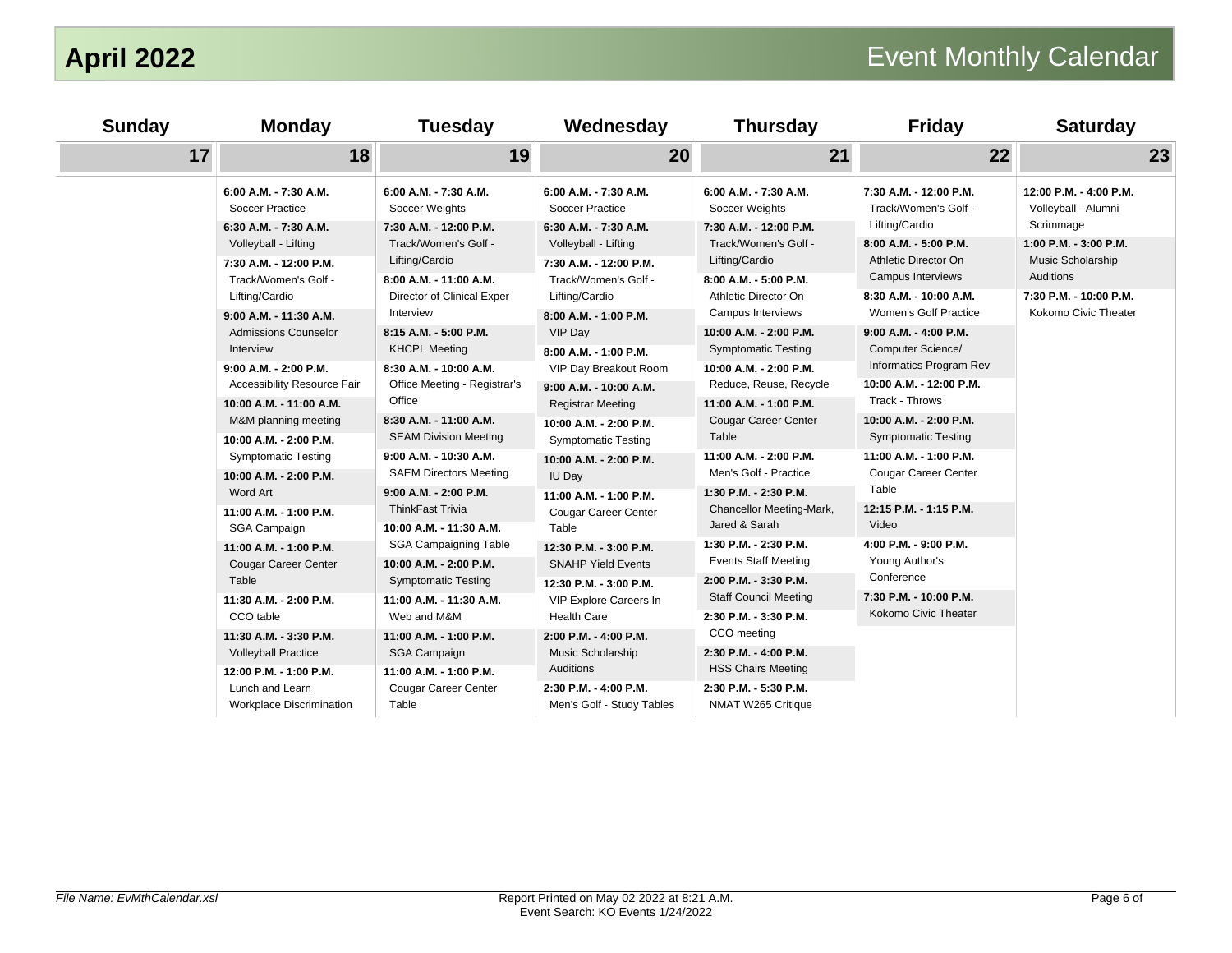| <b>Sunday</b> | <b>Monday</b>                                                                                                                                                                                                                                                                                                                                                                                                                                                                                                                                                                  | <b>Tuesday</b>                                                                                                                                                                                                                                                                                                                                                                                                                                                                                                                                             | Wednesday                                                                                                                                                                                                                                                                                                                               | <b>Thursday</b>                                                                                                                                                                                                                                                                                                                               | <b>Friday</b> | <b>Saturday</b> |
|---------------|--------------------------------------------------------------------------------------------------------------------------------------------------------------------------------------------------------------------------------------------------------------------------------------------------------------------------------------------------------------------------------------------------------------------------------------------------------------------------------------------------------------------------------------------------------------------------------|------------------------------------------------------------------------------------------------------------------------------------------------------------------------------------------------------------------------------------------------------------------------------------------------------------------------------------------------------------------------------------------------------------------------------------------------------------------------------------------------------------------------------------------------------------|-----------------------------------------------------------------------------------------------------------------------------------------------------------------------------------------------------------------------------------------------------------------------------------------------------------------------------------------|-----------------------------------------------------------------------------------------------------------------------------------------------------------------------------------------------------------------------------------------------------------------------------------------------------------------------------------------------|---------------|-----------------|
| 17            | 18                                                                                                                                                                                                                                                                                                                                                                                                                                                                                                                                                                             | 19                                                                                                                                                                                                                                                                                                                                                                                                                                                                                                                                                         | 20                                                                                                                                                                                                                                                                                                                                      | 21                                                                                                                                                                                                                                                                                                                                            | 22            | 23              |
|               | 12:00 P.M. - 1:30 P.M.<br>SNAHP monthly meeting<br>12:00 P.M. - 2:00 P.M.<br>Men's Golf - Practice<br>3:00 P.M. - 3:30 P.M.<br>Crystal, John and Cathy<br>3:30 P.M. - 4:30 P.M.<br>Mike Glassburn - Photo<br>Shoot w/ Tia<br>3:30 P.M. - 5:00 P.M.<br>Cabinet<br>4:00 P.M. - 4:30 P.M.<br><b>Percussion Lessons</b><br>4:30 P.M. - 6:00 P.M.<br>Women's Golf Practice<br>4:30 P.M. - 6:30 P.M.<br>Lambda Pi Eta Honor<br>Society Induction<br>5:30 P.M. - 7:00 P.M.<br>WIB meeting<br>6:00 P.M. - 7:30 P.M.<br>Chamber Candidate Forum<br>6:30 P.M. - 8:30 P.M.<br>Intramurals | 11:00 A.M. - 2:00 P.M.<br>Men's Golf - Practice<br>11:30 A.M. - 1:00 P.M.<br>Advancement<br>Departmental Lunch<br>12:00 P.M. - 1:00 P.M.<br>Christian Women's Book<br>Club<br>1:00 P.M. - 2:30 P.M.<br><b>ELS</b> meeting<br>1:00 P.M. - 2:30 P.M.<br><b>Grant Proposal Meeting</b><br>2:00 P.M. - 3:00 P.M.<br>Conference Room<br><b>Upgrade Meeting</b><br>2:00 P.M. - 4:30 P.M.<br><b>Admissions Counselor</b><br>Interview<br>4:00 P.M. - 6:00 P.M.<br>Cougar Career Fair:<br>Education<br>$6:00$ P.M. - $8:00$ P.M.<br>Men's Basketball - Open<br>Gym | 3:30 P.M. - 4:30 P.M.<br><b>Historical Marker</b><br>Dedication<br>4:30 P.M. - 5:30 P.M.<br><b>SAEC Committee Meeting</b><br>4:30 P.M. - 6:00 P.M.<br>Women's Golf Practice<br>6:30 P.M. - 8:30 P.M.<br><b>Band Rehearsal</b><br>6:30 P.M. - 8:30 P.M.<br>Women's Basketball -<br>Open Gym<br>7:00 P.M. - 10:00 P.M.<br>Hot Air Balloon | 2:30 P.M. - 8:00 P.M.<br>Native American Event<br>4:00 P.M. - 5:00 P.M.<br><b>Choir Concert Preview</b><br>4:00 P.M. - 5:00 P.M.<br><b>EdSac Member Meeting</b><br>6:00 P.M. - 8:00 P.M.<br>Men's Basketball - Open<br>Gym<br>6:15 P.M. - 7:45 P.M.<br><b>Volleyball Practice</b><br>8:00 P.M. - 10:00 P.M.<br>Men's Basketball - Open<br>Gym |               |                 |
|               | 7:30 P.M. - 9:30 P.M.<br><b>Mocktail Event</b>                                                                                                                                                                                                                                                                                                                                                                                                                                                                                                                                 |                                                                                                                                                                                                                                                                                                                                                                                                                                                                                                                                                            |                                                                                                                                                                                                                                                                                                                                         |                                                                                                                                                                                                                                                                                                                                               |               |                 |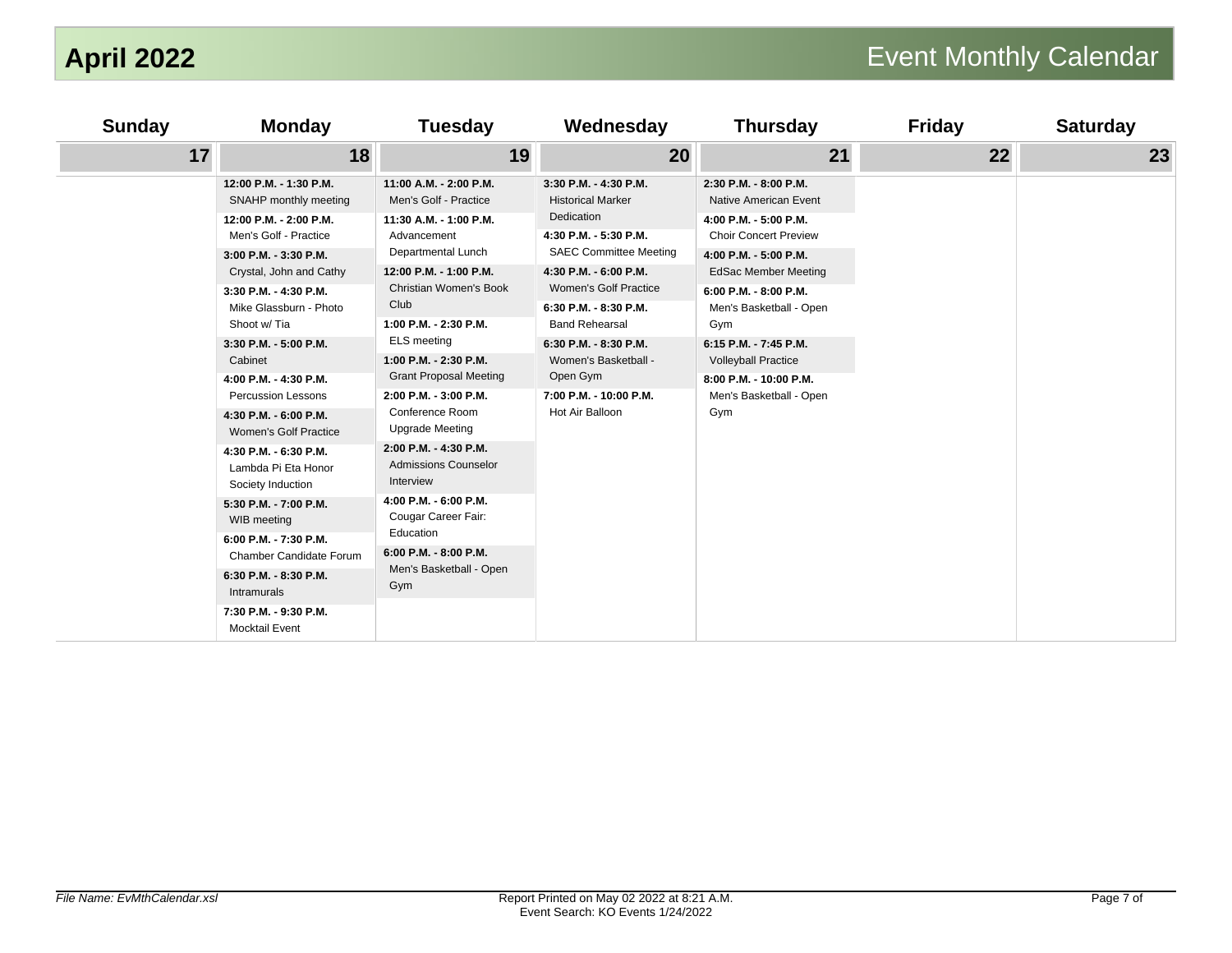| <b>Sunday</b>                                 | <b>Monday</b>                                                                                                                                                                                                                                                                                                                                                                                                                                                                                        | <b>Tuesday</b>                                                                                                                                                                                                                                                                                                                                                                                                                                                                                                         | Wednesday                                                                                                                                                                                                                                                                                                                                                                                                                                                                    | <b>Thursday</b>                                                                                                                                                                                                                                                                                                                                                                                                                                                                       | <b>Friday</b>                                                                                                                                                                                                                                                                                                                                                                                                                                                                                                    | <b>Saturday</b>                                                                                                                                                                                                             |
|-----------------------------------------------|------------------------------------------------------------------------------------------------------------------------------------------------------------------------------------------------------------------------------------------------------------------------------------------------------------------------------------------------------------------------------------------------------------------------------------------------------------------------------------------------------|------------------------------------------------------------------------------------------------------------------------------------------------------------------------------------------------------------------------------------------------------------------------------------------------------------------------------------------------------------------------------------------------------------------------------------------------------------------------------------------------------------------------|------------------------------------------------------------------------------------------------------------------------------------------------------------------------------------------------------------------------------------------------------------------------------------------------------------------------------------------------------------------------------------------------------------------------------------------------------------------------------|---------------------------------------------------------------------------------------------------------------------------------------------------------------------------------------------------------------------------------------------------------------------------------------------------------------------------------------------------------------------------------------------------------------------------------------------------------------------------------------|------------------------------------------------------------------------------------------------------------------------------------------------------------------------------------------------------------------------------------------------------------------------------------------------------------------------------------------------------------------------------------------------------------------------------------------------------------------------------------------------------------------|-----------------------------------------------------------------------------------------------------------------------------------------------------------------------------------------------------------------------------|
| 24                                            | 25                                                                                                                                                                                                                                                                                                                                                                                                                                                                                                   | 26                                                                                                                                                                                                                                                                                                                                                                                                                                                                                                                     | 27                                                                                                                                                                                                                                                                                                                                                                                                                                                                           | 28                                                                                                                                                                                                                                                                                                                                                                                                                                                                                    | 29                                                                                                                                                                                                                                                                                                                                                                                                                                                                                                               | 30                                                                                                                                                                                                                          |
| 2:00 P.M. - 4:30 P.M.<br>Kokomo Civic Theater | 6:00 A.M. - 7:30 A.M.<br>Soccer Practice<br>7:00 A.M. - 8:00 A.M.<br>IU Kokomo Track and Field<br><b>Team Meeting</b><br>7:30 A.M. - 12:00 P.M.<br>Track/Women's Golf -<br>Lifting/Cardio<br>8:00 A.M. - 12:00 P.M.<br>Nursing Research<br>Presentations<br>8:00 A.M. - 5:00 P.M.<br><b>Regional Review Retreat</b><br>9:00 A.M. - 2:30 P.M.<br>Athletic Director On<br>Campus Interviews<br>10:00 A.M. - 11:00 A.M.<br>M&M planning meeting<br>10:00 A.M. - 2:00 P.M.<br><b>Symptomatic Testing</b> | $6:00$ A.M. - 7:30 A.M.<br>Soccer Weights<br>7:30 A.M. - 12:00 P.M.<br>Track/Women's Golf -<br>Lifting/Cardio<br>8:00 A.M. - 10:00 A.M.<br>IU. Notre Dame & Purdue<br><b>Discussion</b><br>8:30 A.M. - 11:30 A.M.<br><b>Director of Clinical</b><br>Experiences<br>9:00 A.M. - 10:00 A.M.<br><b>MDF/IDF Project Meeting</b><br>9:00 A.M. - 10:30 A.M.<br><b>SAEM Directors Meeting</b><br>$9:00$ A.M. - 4:00 P.M.<br>Athletic Director On<br>Campus Interviews<br>10:00 A.M. - 2:00 P.M.<br><b>Symptomatic Testing</b> | 6:00 A.M. - 7:30 A.M.<br>Soccer Practice<br>7:30 A.M. - 12:00 P.M.<br>Track/Women's Golf -<br>Lifting/Cardio<br>8:30 A.M. - 12:30 P.M.<br>Commencement name<br>pronunication<br>8:30 A.M. - 1:00 P.M.<br>Tippecanoe Valley HS<br>Campus Visit<br>9:30 A.M. - 11:00 A.M.<br>Dean's Council<br>10:00 A.M. - 11:15 A.M.<br><b>Beau Shine's Class</b><br>10:00 A.M. - 2:00 P.M.<br><b>Symptomatic Testing</b><br>10:00 A.M. - 3:00 P.M.<br>Humane Society Supply<br><b>Drive</b> | 6:00 A.M. - 7:30 A.M.<br>Soccer Weights<br>7:30 A.M. - 12:00 P.M.<br>Track/Women's Golf -<br>Lifting/Cardio<br>8:30 A.M. - 1:00 P.M.<br>Logansport 9th & 10th<br><b>Graders Mini VIP</b><br>10:00 A.M. - 2:00 P.M.<br><b>Symptomatic Testing</b><br>11:00 A.M. - 12:00 P.M.<br><b>KEY Academy</b><br>11:00 A.M. - 1:00 P.M.<br><b>Cougar Career Center</b><br>Table<br>11:00 A.M. - 2:00 P.M.<br>Men's Golf - Practice<br>11:00 A.M. - 2:30 P.M.<br>FIELD, Event #3 - Library<br>Area | 7:30 A.M. - 9:00 A.M.<br><b>School of Business</b><br><b>Advisory Board</b><br>7:30 A.M. - 12:00 P.M.<br>Track/Women's Golf -<br>Lifting/Cardio<br>8:00 A.M. - 2:00 P.M.<br>Wabash 7th Grade Visit<br>8:30 A.M. - 10:00 A.M.<br><b>Women's Golf Practice</b><br>$9:00$ A.M. - 4:00 P.M.<br><b>Health Sciences Program</b><br>Review<br>10:00 A.M. - 12:00 P.M.<br>Track - Throws<br>10:00 A.M. - 2:00 P.M.<br><b>Symptomatic Testing</b><br>10:15 A.M. - 12:30 P.M.<br>Wabash 7th Grade Visit<br><b>Breakout</b> | 7:30 A.M. - 5:00 P.M.<br>New Student Orientation<br>8:00 A.M. - 11:30 A.M.<br><b>ALEKS Testing</b><br>12:30 P.M. - 2:30 P.M.<br>New Student Orientation<br>Registration<br>5:30 P.M. - 7:00 P.M.<br><b>IUK Band Concert</b> |